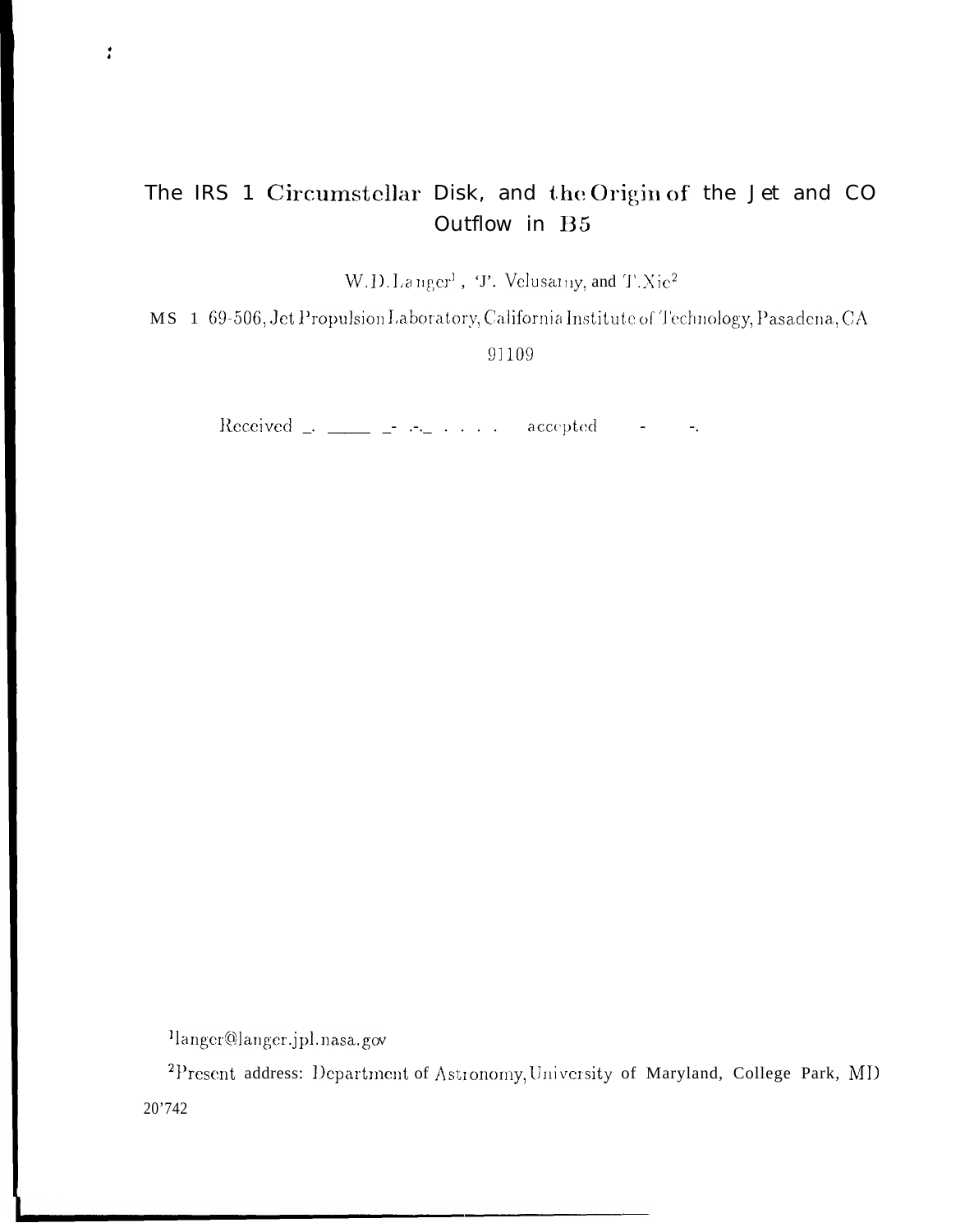## **ABSTRACT**

We report the discovery of the inner edge of the high velocity CO outflow associated with the bipolar jet originating from IRS 1 in Barnard 5 and the first ever resolution of its circumstellar disk in the 2.6111111 dust continuum and CO isotopes. From high spatial resolution observations made with the Owens Valley Millimeter Array we are able to locate the origin of the outflow to within 350 AU on either side of IRS 1 and apparently at the edge of, or possibly within, its circumstellar disk. The orientation of this disk in the continuum is exactly perpendicular to the highly collimated jet outflow recently seen in optical emission at much further distances. The <sup>12</sup>CO interferometer maps show two c.ollc-like features originating at IRS1, the blue one fanning open to the northeast and the red one to the southwest. The vertices of the cones are 011 either side of the circumstellar disk and have an opening angle of  $\sim 90^\circ$ .  $^{13}$ CO is optically thick in the interferometer map and traces the gas far outside the IRS 1 circumstellar disk. The less abundant  $C^{18}$ () almost certainly probes part of the disk structure and its extended circumstellar envelope, but it too is optically thick at the center of the disk. Our HCO<sup>+</sup> map traces an extended disk of material rotating clockwise around a SW NE axis. The corresponding HCN map is associated with the outflow material and ambient core, but not the disk. These dense gas tracers indicate significant chemical differentiation in the circumstellar region on small scales.

Subject headings: stars: pre-main sequence - individual (B5IRS1); ISM: jets and outflows

 $2\,$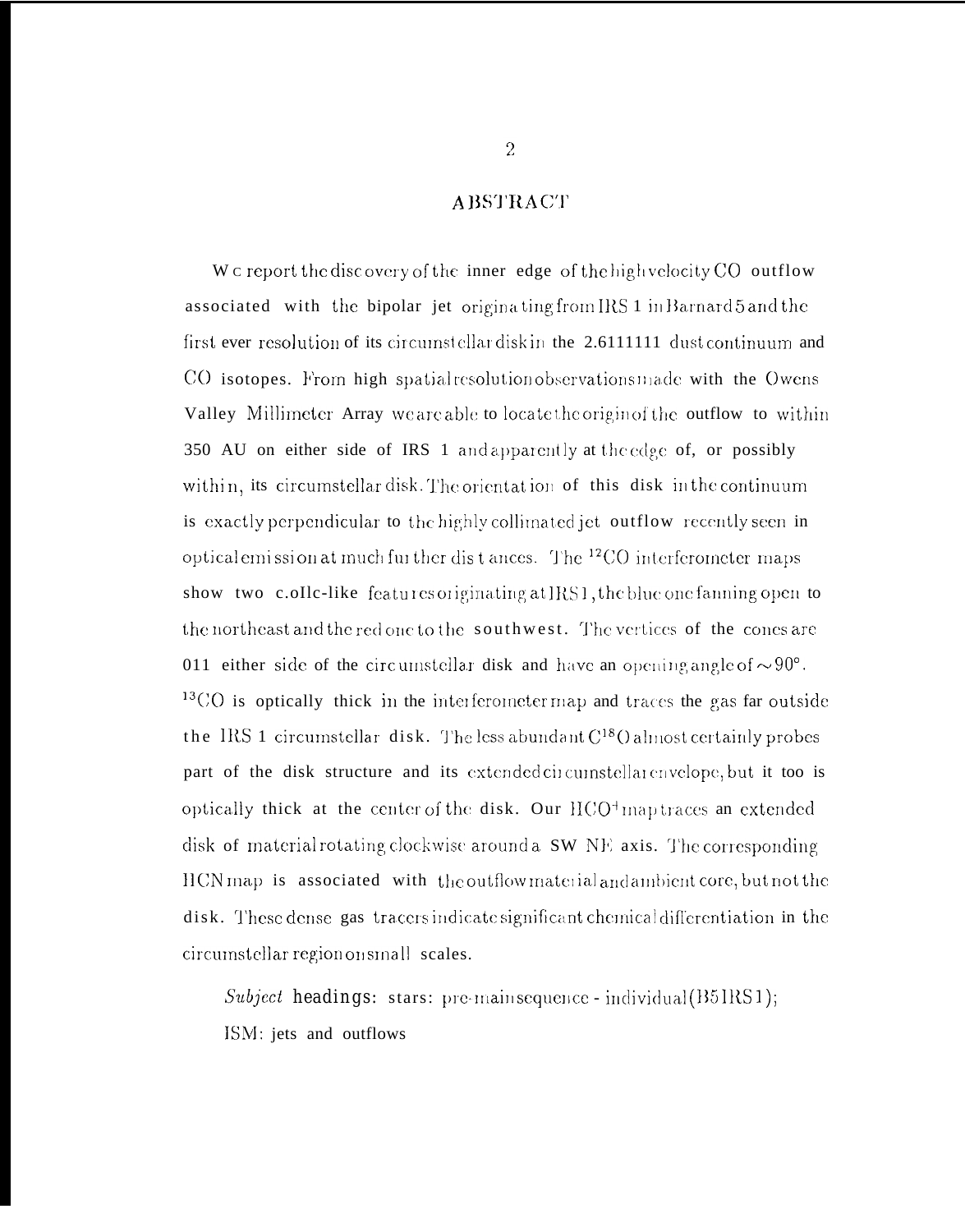#### **INTRODUCTION** 1.

IRS ] is the most luminous and most deeply embedded of the four infrared sources identified as low mass young stellar objects (YSOs) in Barnard 5. Goldsmith, Langer, & Wilson (1 986) detected high velocity C() outflows associated with IRS 1, IRS 2 and IRS 3 and suggested that IRS 4, located in a cavity, was in a postoutflow stage. They proposed that these formed a sequence of YSOs at different stages of evolution with IRS 1 the youngest and IRS 4 the oldest. They also suggested that B5 was undergoing self-limited star formation and that the ongoing star formation was causing chemical evolution as a result of fragment-interclump recycling. The dense star forming interior, as traced by  $C^{18}O$ , has a mass of '200 to 500 M<sub>o</sub>(Langer et al. 1989) and the core surrounding IRS 1 is estimated to have about 50  $M_{\odot}$ , assuming a distance of 350 pc.

The structure of the core region surrounding IRS 1 was investigated in more detail by Fuller et al. (1 991) using higher spatial resolution observations. These authors made a beam sampled map of the high velocity outflow traced by <sup>12</sup>CO(1 - > O) using the IRAM 30m antenna, with a beamsize of 22". They detected CO outflow material out to a velocity of  $\pm$  10 km s<sup>-1</sup> with respect to the rest velocity of the ambient gas, but could not trace its origin to better than 20" around IRS 1. The shape of the CO outflow appears in projection as a narrow are with opening angle about 30°. In the blue lobe they noted that the location of the apex of the arc corresponded closely with that of anoptical arc seen at the Gunn i-band by Heyer et al. (1990). The apex of the optical arc lies near IRS 1 and is apparently a reflection nebula illuminated by  $IRS1(Moore \& Emerson 1992)$ . No comparable arc was detected at the Gunni-band in the red-lobe of the out flow. Recently Bally, Devine, & Alten (1996) detected a high velocity optical jet associated with the CO outflow in B5 from observations of H $\alpha$  and SII. This feature, which extends from  $\sim 4'$  to 11' on both sides centered on IRS 1, could not be traced within several arcminutes of IRS 1 because of the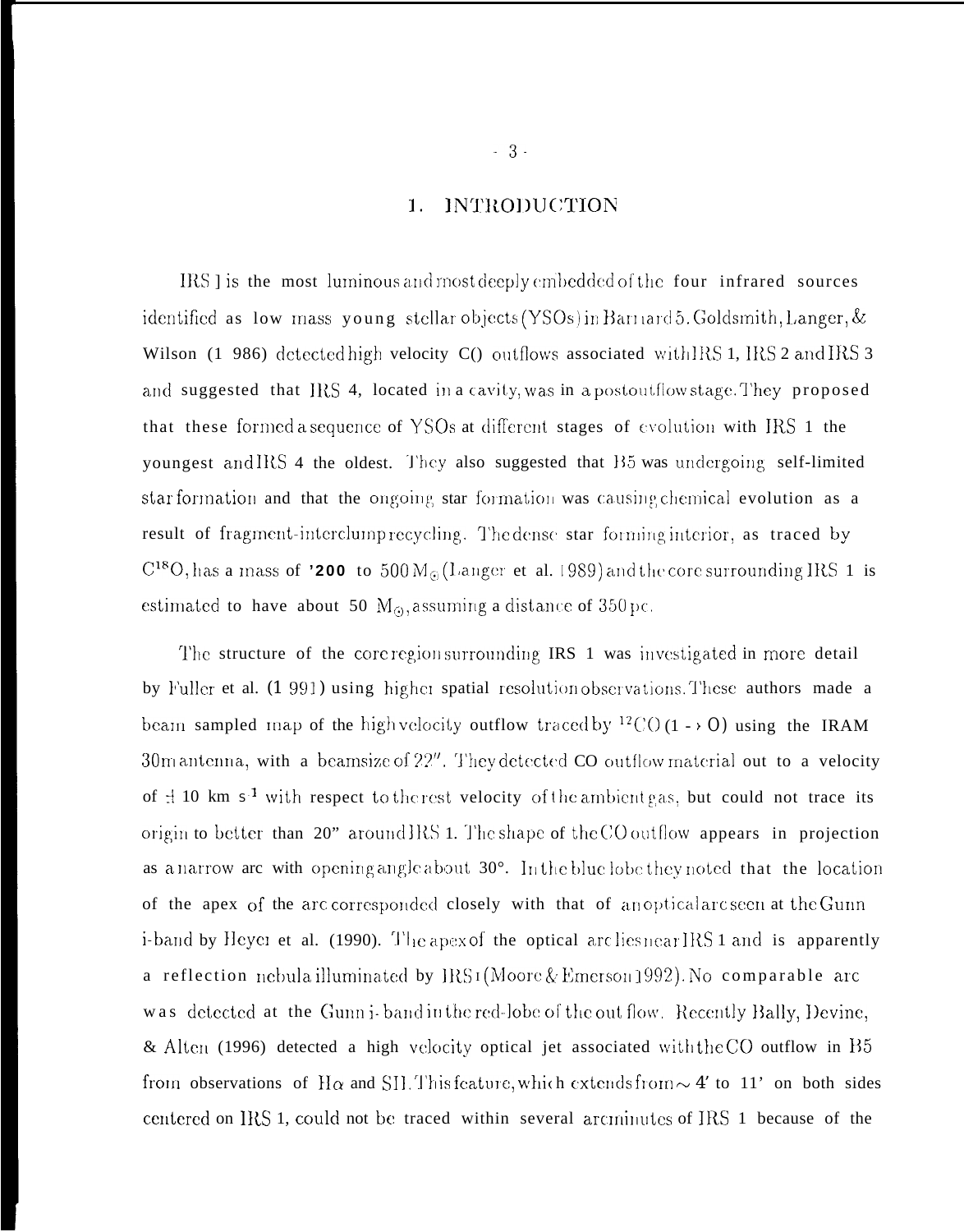high optical extinction in the core, but points back to IRS 1.

In this Letter we present a new picture of the B5 innermost core using high spatial resolution observations of CO isotopes, dust continuum, and dense gas tracers  $HCO<sup>+</sup>$  and HCN made with the Owens Valley Radio Observatory Millimeter Array. We are able to trace tile high velocity CO outflow lobes back to their origins which lie within 1" of IRS 1 and within its circumstellar disk. Our HCO<sup>+</sup> observations trace the circumstellar disk and its surroundings and show that it is rotating about its axis. The HCN emission does not trace the disk and there appears to be significant chemical differentiation in this region.

#### 2. 013SERVATIONS

The results presented here arc based on observations made between April 1993 and May 1994 with the Owens Valley Millimeter Array (OVRO-MMA) which is operated by the California Institute of Technology. For the Spring of 1994 observing season the MMA was comprised of 5 antennas while the earlier observations had 4 antennas. We used S1S receivers with a single sideband (SSB) system temperature typically in the range of 250 to 400 K. Spectral line observations at <sup>13</sup> CO(1 -  $\cdot$ 0) and C<sup>18</sup>O(1 -  $\cdot$ 0) were obtained simultaneously using a 128 channel digital correlator For' eachline 64 channels were used, giving a spectral resolution of 125 kHz  $(0.34 \text{ km s}^{-1})$ . The <sup>12</sup> $($ ;  $()(1 - 0)$  observations were taken with two different spectrali esolutions, 1 25 and 500 kHz, each using 64 channels. The  $HCN(1\rightarrow0)$  and  $HCO^{+}(1\rightarrow0)$  observations were taken using spectral resolutions of 250 and 84 kHz, respectively. The continuum data were acquired simultaneously with the spectral line observations using 1 GHz bandwidth. The radio source 3C84 was used for gain and phase calibration. During each observing clay four positions in Bowere observed with phase centers corresponding to the locations of the four infrared sources IRS1 to 4. Observations of Uranus and  $3C273$  were used for flux calibrations and  $3C273$  was used for passband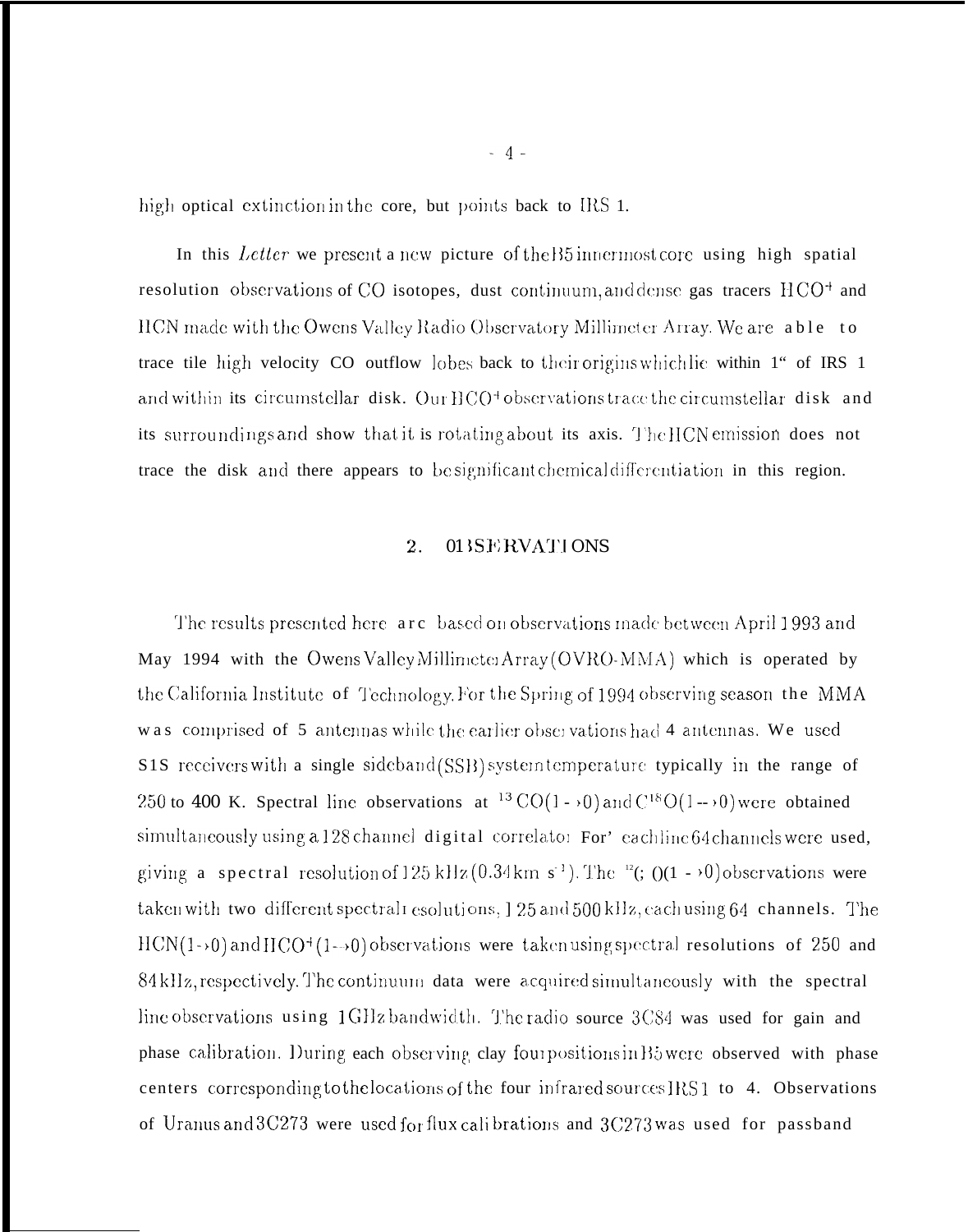calibration. The raw visibility data were calibrated using soft wate specific to OVRO-MMA (Scoville et al. 1993) and the maps were made using All'S. Here we will only discuss our results for IRS1, as We did not detect significant emission from the other three sources.

#### $3.$ **RESULTS**

#### Dust Emission Continuum and COIsotope Maps  $3.1.$

To resolve the disk emission we used the full resolution possible with the visibility data by using uniform weighting. Figure 1 shows the  $2.6 \,\mathrm{mm}$  continuum map made at 2".9 x 2".4 resolution. At the center is an elliptical disk oriented southeast-nort hwest with FWHM of 3".5 x 2".2 as determined from a 2-]) gaussian fit to the emisssion distribution. The center of the continuum emission is within 1" from the location of IRS1 (see '1'able 1) as determined by IRAS (Beichman et al. 1984). Note there are several values in the literature for the position of IRS1, differing by as much as 2"-4", but within their respective measurement errors - see Table ] If the circumstellardisk is centered on the YSO then the position of IRS 1, as determined from our continuum observations, should be RA(1950)= $03^{h}44^{m}32^{s}.00$  and DF(C(1950)= $32^{s}42'30''.0$ , closest to the IRAS measurement of Beichman et al. (1 984).

'J'here is some indication of a. weak extended envelope surrounding the disk in the continuum map. The orientation of this disk in the continuum is exactly perpendicular to the large scale CO outflow (Fuller et al.) and the highly collimated jet outflow recently seen in optical emission (Bally et al.) at much further distances. We also detected weak continuum emission at 3.4 mm,  $\sim$  3.5 mJy (beam)<sup>-1</sup> at the IRS1 position, however it has a low signal to noise ratio of  $\sim$ 3. The 3.4 mm continuum data had only 500 MHz of continuum bandwidth (compared to  $(G)$ ] z at 2.6 mm) and a lower angular resolution of  $\sim$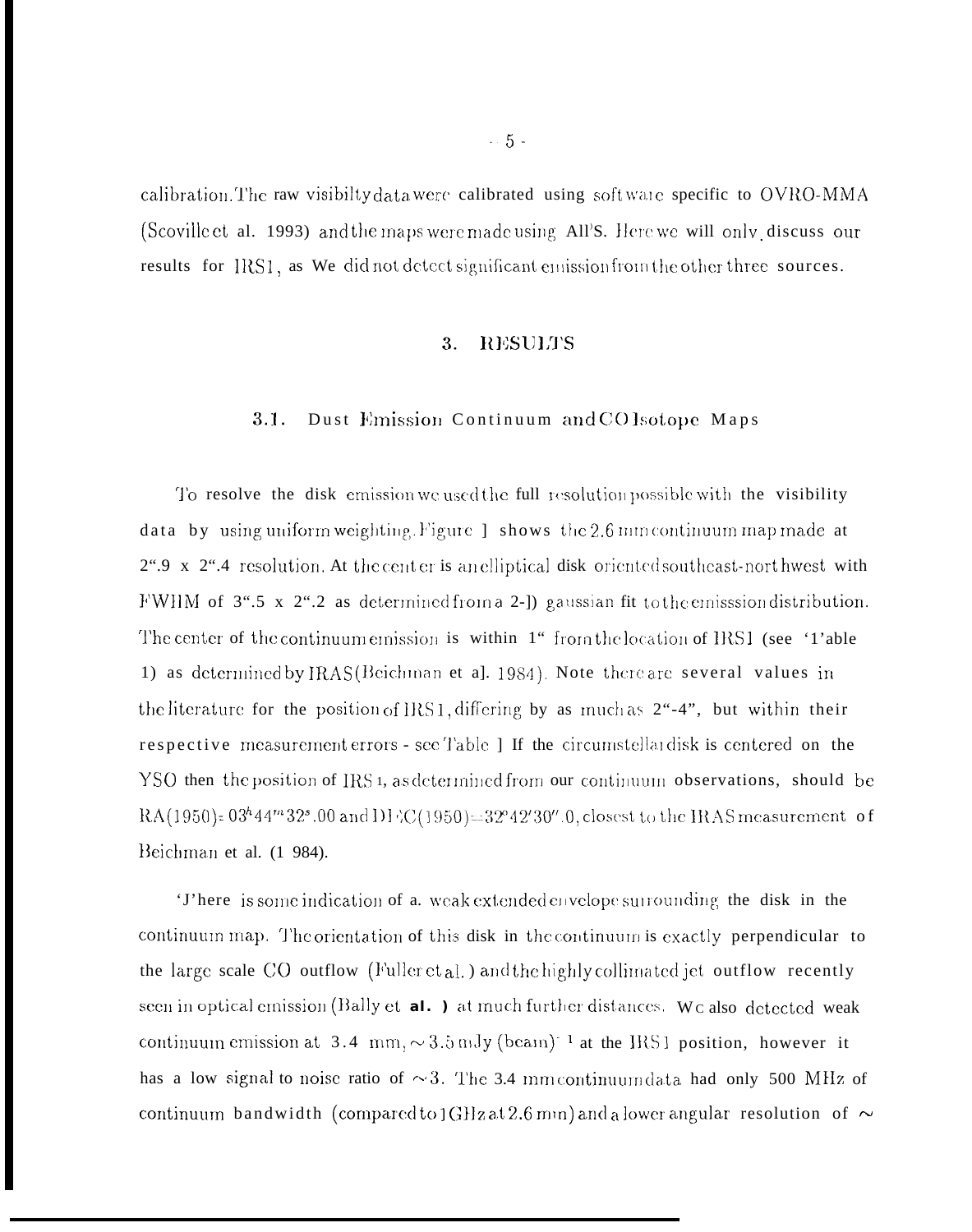6", and we do not have the sensitivity for comparison with the 2.6 mm map

The interferometer maps of  $C^{18}O$  and <sup>13</sup>CO are shown in Figure 1 at 5" x 4" resolution. The  $C^{18}$ O emission appears to trace the dense circumstellar disk seen in the continuum emission, as well as the surrounding gas. The structure and orientation of the inner region of the C<sup>18</sup>O map resembles that of the continuum map. To determine the physical properties we have fitted the central emission in each map with a 2-1) Gaussian. Table 1 summarizes the position, size, and position angle of the major axis of the disk emission in the continuum and CO isotope maps. The larger beam size in the CO maps a nd contamination from the surrounding core (and perhaps outflow) are probably responsible for some of the differences between them. Note that in the interferometer maps the larger scale emission from the B5 core (Langer et al. 1989) is resolved out and only the small scale emission from the disk and its surrounding are seen. The C<sup>18</sup>O emission is quite elongated (it covers 10") and can be seen to extend much further than the continuum emission. This extended component may represent the surrounding core materia 1 from which IRS I arose. The <sup>13</sup>CO emission map shows less clearly the circumstellardisk component, and extends over a slightly larger region (see g'able 1) than that of the  $C^{18}$ O extended emission. This isotope has a greater opacity than C<sup>18</sup>O and so it is not surprising that it does not probe the gas properties in the deeply buried disk or even in the dense core. Furthermore the <sup>13</sup>CO map could contain some of the emission from the outflow material.

#### $12$ CO Emission  $3.2.$

The <sup>12</sup>CO interferometer emission is presented in Figure 2 as spatial maps at three velocity intervals corresponding to the blue shift ed, ambient, and red shifted gas. The major axis of the disk is almost exactly perpendicular to the jet outflow direction. It can be seen that the <sup>12</sup>CO ambient emission (Fig. 2b) peaks very close to that of the dust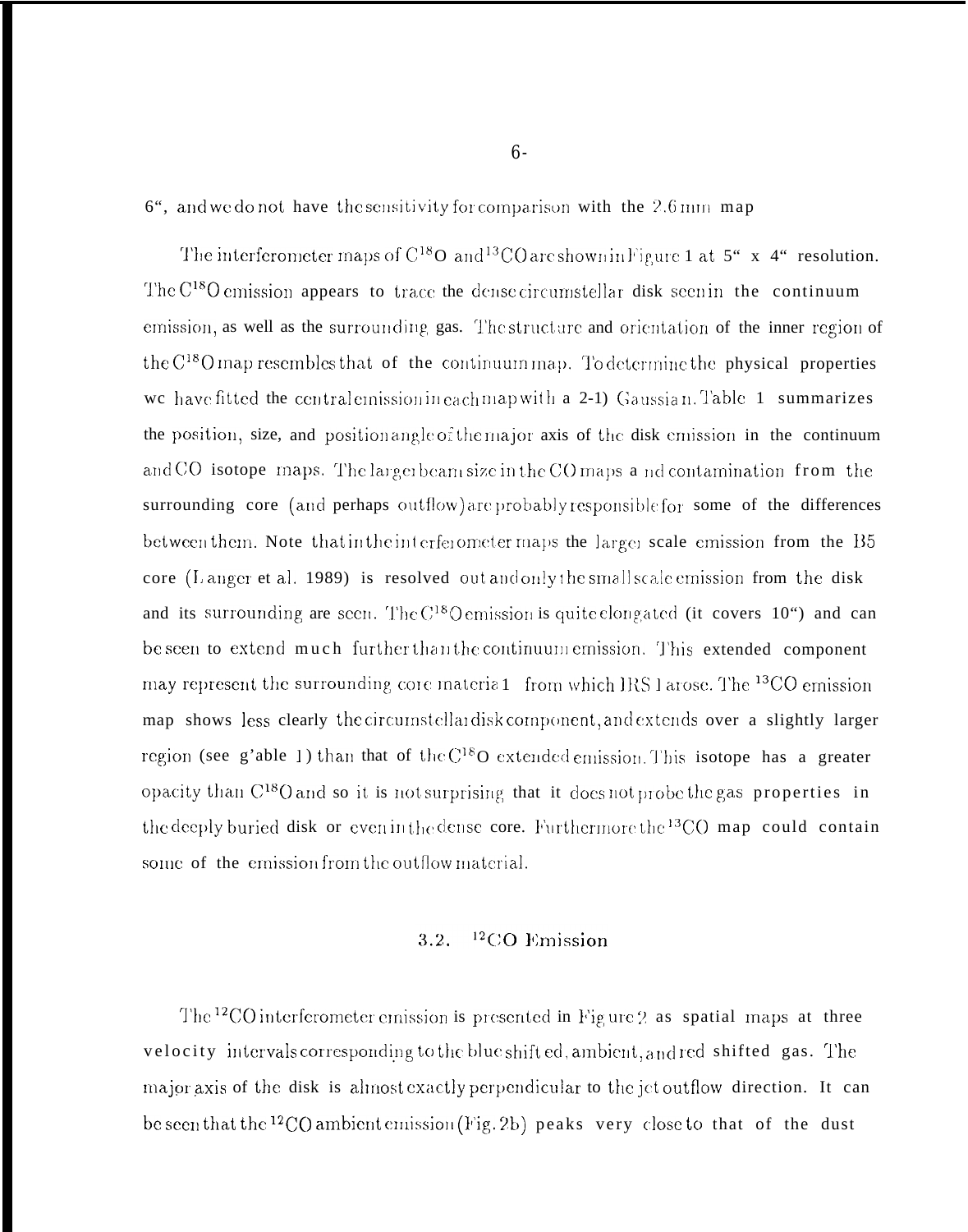continuum but is somewhat more extended along the direction perpendicular to the major axis of the disk. Therefore it appears to be tracing the out flow seen at velocities close to the rest velocity. Of course one does not expect to see the  $^{12}$ CO emission from the disk and its surroundings as it is very opaque,

The <sup>12</sup>CO interferometer maps show two cone-like features originating at IRS1, the blue Wing one fanning open to the northeast  $(F2a)$  and the red wing one open to the southwest (Fig. 2c), both with opening angles  $\sim 90^{\circ}$ . It is also very striking to see in these maps that the vertices of the cones, the apex of the outflows, arc locat ed on either side of the dust continuum showing the origination of the flows at the top and bottom edges of the disk, within 1" (350 AU) of IRS 1, assuming a distance of 350 pc. Thus it would appear that we have traced the origin of the CO outflows back to the edge of the circumstellar disk arid perhaps within the disk.

#### $HCO<sup>+</sup>$  anti  $HCN$  $3.3.$

The  $HCO<sup>4</sup>$  emission in the core of  $B5$  is strong enough to resolve the central structure as a function of velocity. Figure 3 shows the interferometermaps of B5 in three velocity channels. The emission map is cent ered on the peak in the dust emission (to within the resolution limits of this map, which is larger than that of the continuum emission).  $HCO<sup>+</sup>$ appears to trace the circumstellar disk but also has a larger, more extended component (see '1'able 1). ']'here is an apparent velocity shift in these maps indicative of clockwise rotation about an axis through the disk and parallel to the outflow axis corresponding to a gradient of 0.5  $\mathrm{km} \, \mathrm{S}^1$  over 2000 to 3000 AU.

The HCN emission, in contrast to the I CO-1 emission, is not centered on IRS 1 and the circumstellar disk. In Figure 4 we present spatial maps of HCN made with different hyperfine components: 1)  $F = 2 \rightarrow 1$ , the main hyperfine line; and, 2) the sum of the weaker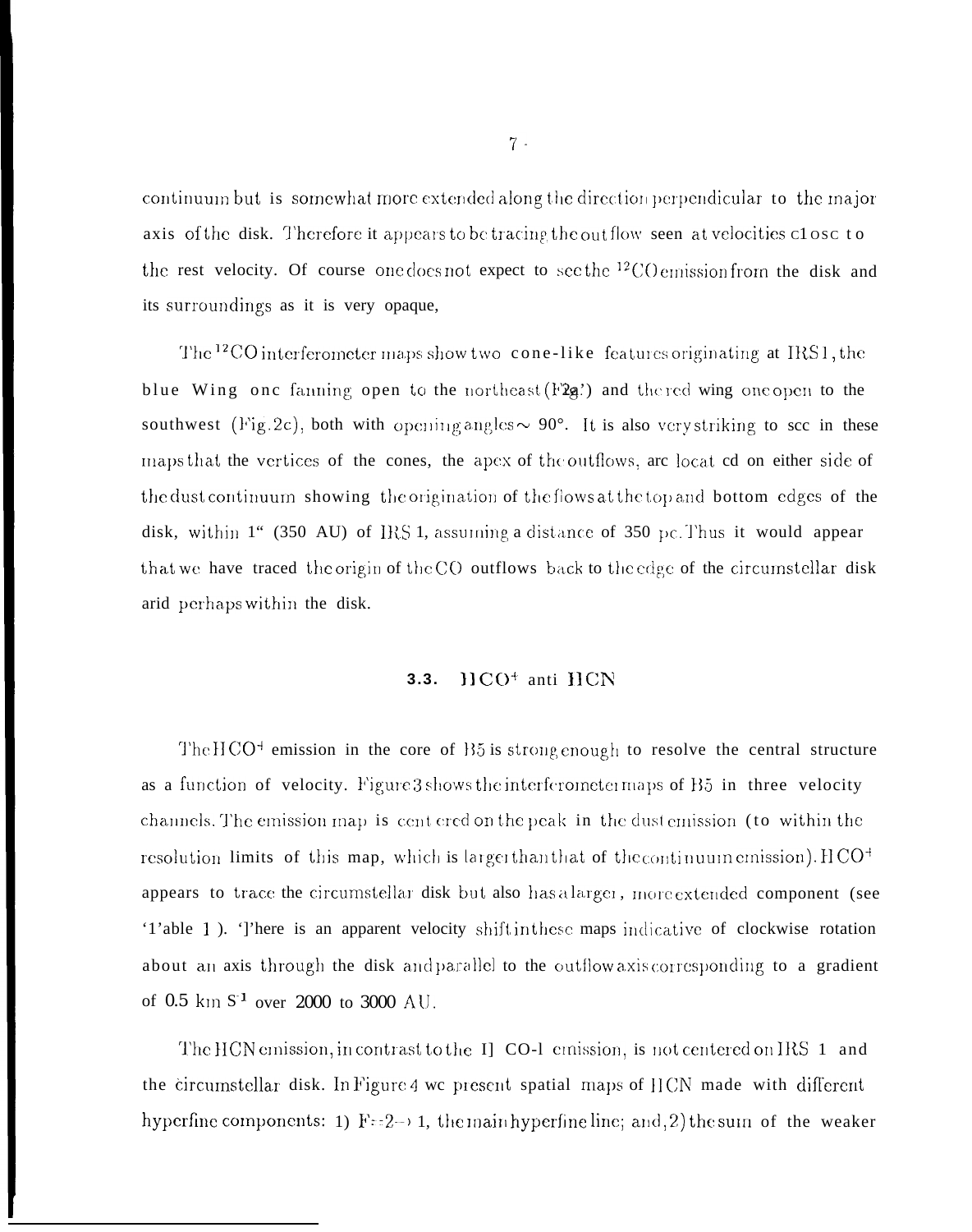components  $F=0 \rightarrow 1$  and  $1 \rightarrow 1$ . The HCO<sup>+</sup> map integrated over all velocities is shown for comparison. Fuller et al. determined from a two component gas layer model that the main component in HCN was optically thick. Thus by looking at the maps made in tile different hyperfine components we can see whether opacity effects might be affecting the position of the spatial distribution of the emission. The HCN emission in both maps is displaced to the cast of IRS 1, which sits neartheedge of the distribution), and is distinctly different from the distribution seen in  $HCO<sup>+</sup>$ . The similarity in both HCN maps argues then that this displacement is real and not an artifact of opacity. This shape of the HCN emission is similar to that observed by Fuller et al. but here the much higher resolution of our maps demonstrates unambiguously that HCN has little to do with IRS 1 or the circumstellar disk.

#### DISCUSSION  $\overline{4}$ .

The observations presented here provide striking evidence for the structural relationships of the IRS1 source, circumstellar disk, optical jet, and for the origin of the high velocity CO outflow (Figure 5 is a schematic of these components. The vertices of the red and blue shifted outflow lobes are separated by 4 ".5, They are oriented at a 73° position angle which is close to that of the optical jet (Bally et al.) and rotation axis (inferred from our HCO<sup>+</sup> data). In Figure 2b the emission from the <sup>12</sup>CO outflow gas at the rest velocity, peaks between the vertices of the red and blue lobes. Furthermore, its centroid is slightly shifted towards the red vertex. At the rest velocity the emission from both vertices will be close together and is seen as a single extended component due to smoothing by the beam. Therefore, the location of the rest velocity emission is consistent with the outflow originating at the vertices shown in Figures 2a&c and Figure 5. We conclude unambiguously that the bipolar outflow (and by inference the optical jet) originates with in 350 AU (I") from the star. The openings of the outflow cones continue out to at least 25"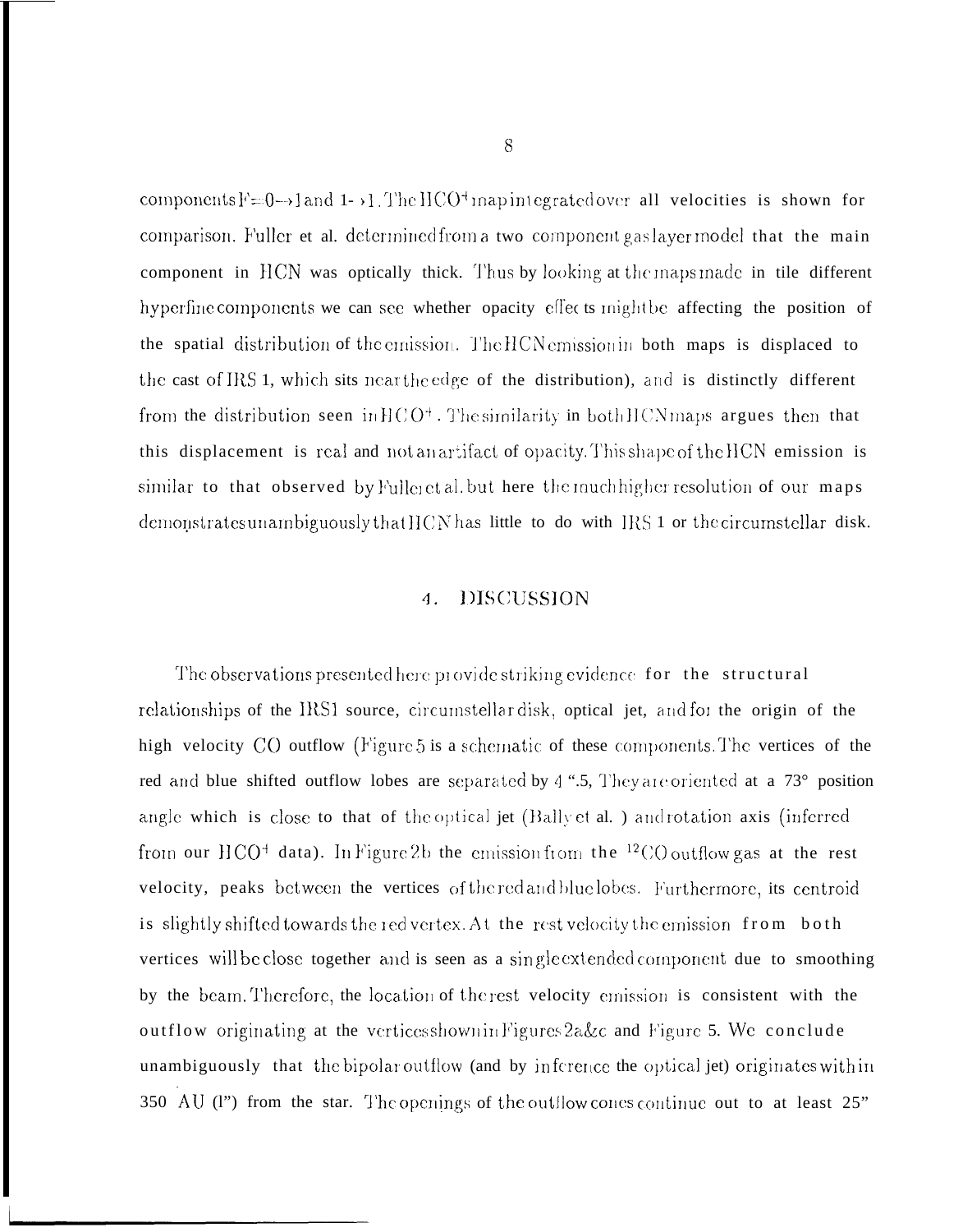(9000 AU), which is the edge of the field mapped by OVRO-MMA. At the edge of this field the width of the emission cone is  $40''(14,000'$  AU). Beyond this the emission is traced in the large scale CO outflow maps (Goldsmith et al. and Fuller et al.),

To estimate the mass of the disk we use the C<sup>18</sup>O and continuum emission. Each has its own intrinsic uncertainties due to assumptions about abundance, temperature, and in the case of CO, opacity. The ratio of the brightness of  $^{13}$ CO to C<sup>18</sup>O emission in the central disk region is  $\sim$ 1.], and the <sup>13</sup>CO emission is definitely optically thick. Even C<sup>18</sup>O probably has a  $\tau \geq 1$  in the disk, which is consistent with the larger extent of the disk in  $C^{1*}O$  compared to the continuum ('J'able 1). The peak brightness temperatures are 3.3 K for  $C^{18}$ O and 2.9 K <sup>1</sup>fonO. As the densities are high enough to thermalize the gas and  $\tau \geq 1$  we have assumed a gas kinetic temperature 10 K. For an optical depth of 1 for C<sup>18</sup>O, we estimate the mass of the disk to be 0.05 and 0.10  $M_{\odot}$  out to 3" and 6", respectively, using the equation in Chandler et al. (1994).

From the 2.6 mm continuum flux we estimate the mass of the dust in the circumstellar disk (see Chandler et al. 1995) to be  $\sim$  0.10 and 0.17 M<sub> $\odot$ </sub> out to 3" and 6" radius, respectively. We have assumed optically thin emission, a dust time rature of 30 K (Beichman et al.), and  $\beta$ : The close agreement of the disk mass derived from the dust emission and the gas emission may be coincident al considering the uncertainties. However, taken at face value, it suggests that the continuum and  $C^{18}$  O line emission trace roughly the same material and that  $C^{18}O$  is not significantly depleted.

Comparing the distribution of HCN and HCO<sup>+</sup>(Figures 3 and 4) we see that they have very different distributions, whereas the HCO<sup>+</sup> is better correlated with <sup>13</sup>CO and  $C^{18}O$ . The correlation of HCO<sup>+</sup> is to 'be expected given that HCO<sup>+</sup> is produced from CO in the gas phase ion-inolecule chemistry. Furthermore, the correlation in the distribution also indicates that the density is rather high in the region of  $C^{18}$ O emission because  $HCO<sup>+</sup>$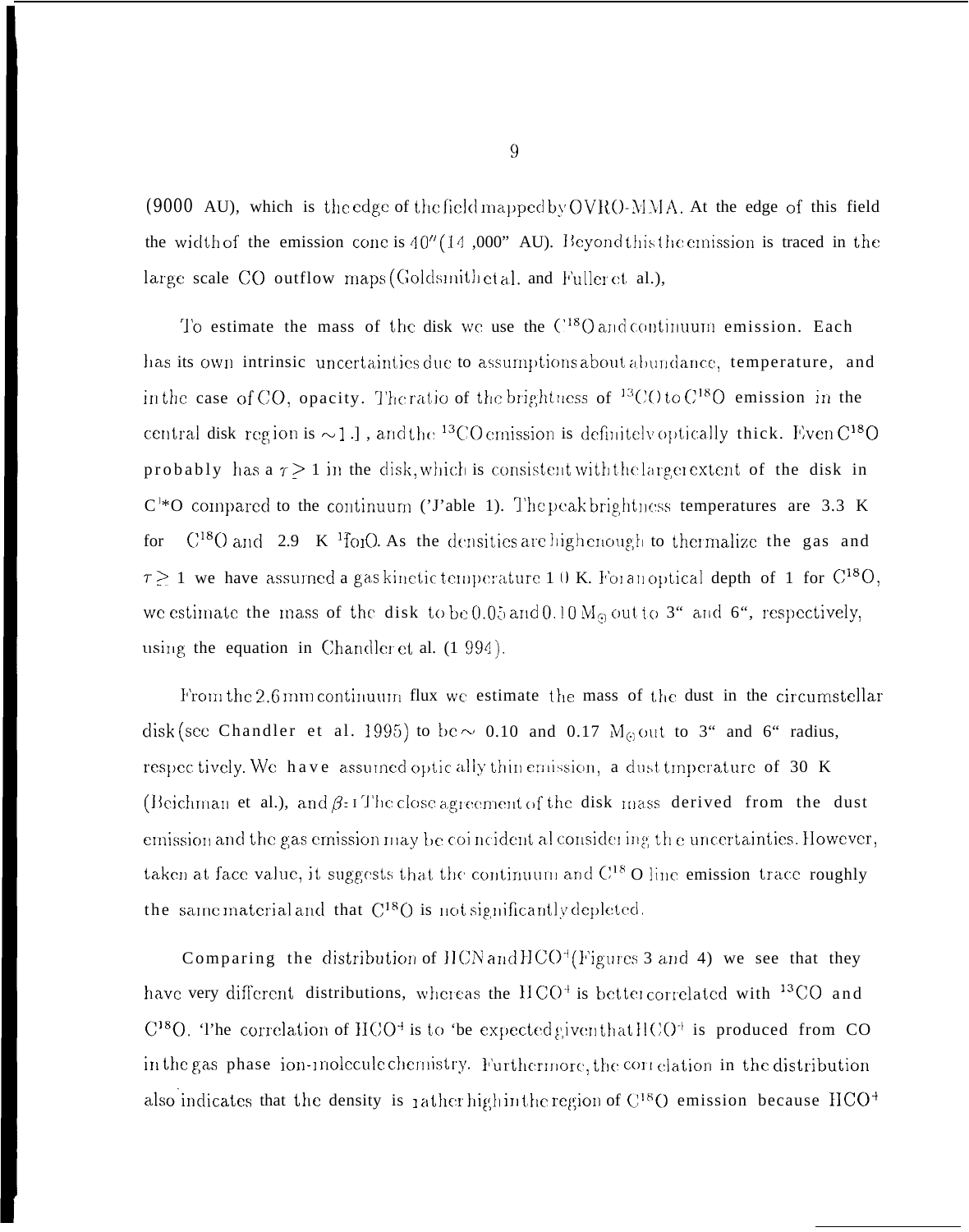requires high densities for collisional excitation. The lack of 11 CN emission around and within the disk is probably due to depletion of HCN onto grains, which is likely to be very efficient at such high densities if the grains are not too warm (Bergin et al. 1995). These results for HCN appear to be s: milat to what has been seen in CS in disks and their surrounding; cores (Blake, van Dishoeck  $&$ Sargent ] 992) and in CCS in the collapsing envelope around the YSO and disk in B335 (Velusamy, Kuiper & Langer 1995). HCN, CS, and CCS have large dipole moments, and are much more likely to stick on grains than CO.

In summary, our observations show that the red and blue shifted CO outflow originates on either side of the circumstellar disk centered on IRS 1 and within 350 AU of the central star. The opening angle at the disk edge is  $\sim$  900 and extends out to 10<sup>t</sup>AU. At larger distances the Bell Labs and IRAM data show that the flow narrows to  $\sim 30^{\circ}$  between (3-6) x 10'1 AU. The large opening near the source and narrowing of the CO outflow at large distances is consistent wit, h models Of a high velocity jet generating a turbulent mixing layer which expands outwards and can be traced by  $CO$  (see Biro & Raga 1994 and references therein). The size of the opening angle near the disk is consistent with the models of Cabrit & Bertout (1 986) of a cone of expanding material emerging at an inclination angle to the! line of sight between 30° and 600 (cf. Feibig et al. 1996).

The OVRO observations would not have been possible without the help and advice of the Caltech and OVRO staff, especially G. Blake, C. Chandler, A. Sargent, N. Scoville, and M, Yun. We would like to thank John Bally for providing preliminary results of the detection of an optical jet in B5. TheOwens Valley Radio Observatory Millimeter Array is supported by NSF grant AST93.140'/9, the K. T. and E. L. Nor'r' is Foundation, and the J}'], Director's Research 1 Discretionary Fund. 'J his work was performed at the Jet Propulsion Laboratory, California Institute of 'J'ethnology, undercontract with the National Acronautics and Space Administration.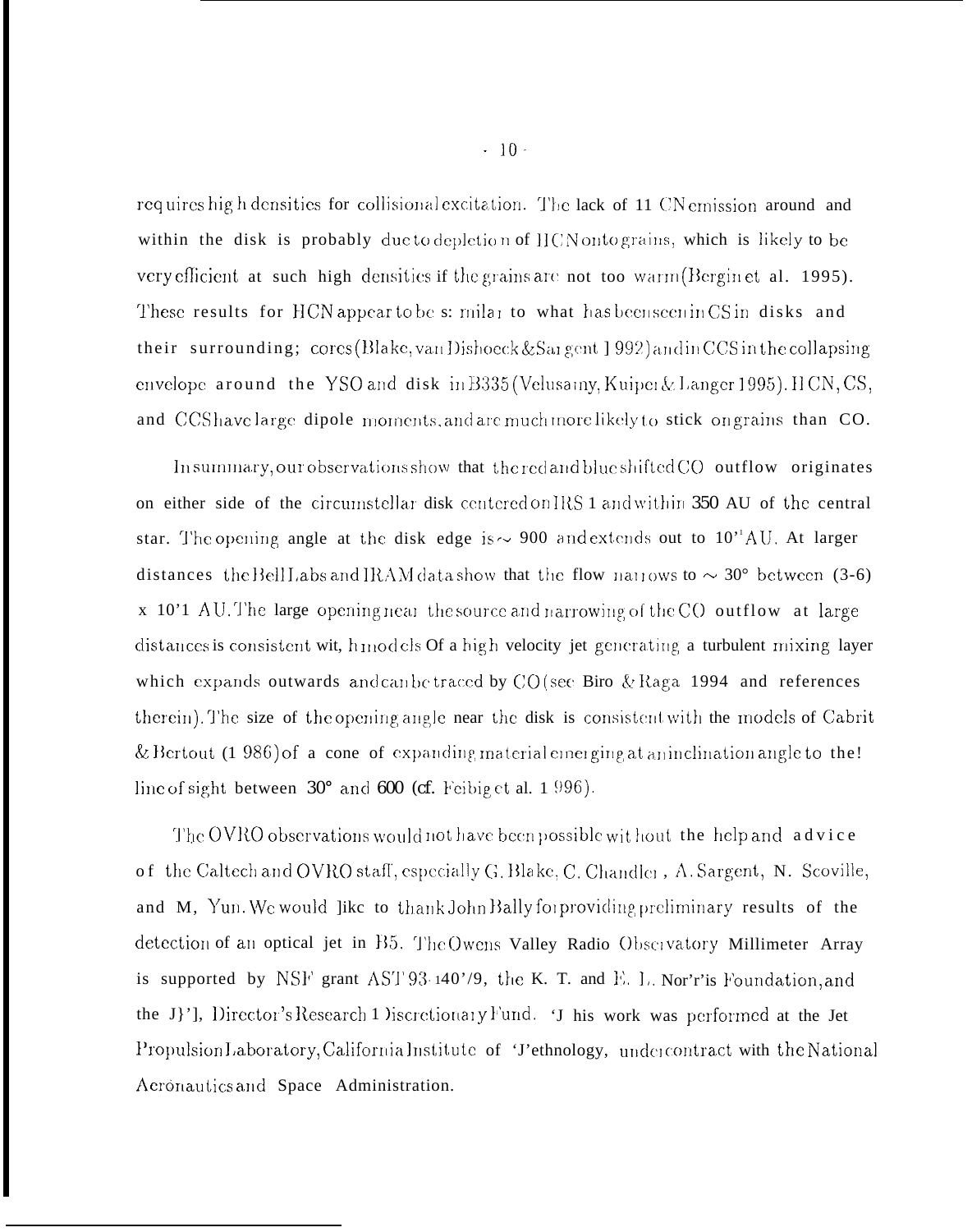### **REFERENCES**

- Bally, J., Devine, D., & Alten, V. 1996, submitted to ApJLetters
- Beichman, C. A., et al. 1984, ApJ, 278, L45
- Biro, S. & Raga, A. C. 1994, ApJ, 434, 221
- Blake, G. A., van Dishoeck, E.F. & Sargent, A. 1992, ApJ, 39 I, 1.99
- Cabrit, S. & Bertout, C.1986, ApJ, 30'1'.313
- Chandler, C. J. & Sargent, A. I. 1993, ApJ, 414, L29
- Chandler, C. J., Koerner, D. W., Sargent, A., I., & Wood, D.O. S. 1995, ApJ, 449, L139
- Feibig, D., Duschl, W. J., Menten, K.M. & Tscharnuter, W.M. 1996, in press
- Fuller, G. A., Myers, P. C., Welch, W. J., Goldsmith, P. F., Langer, W. 1)., Campbell, B G., Guilloteau, S., & Wilson, R W.1991, ApJ, 376, 135
- Goldsmith, P. F., Langer, W'. D. & Wilson, R. W. 1986, ApJ, 3031, 11
- Heyer, M. H., Ladd, E. F., Myers, P. C., and Campbell, B., 1990, AJ, 99, 1585
- Langer, w. D., Wilson, R. W., Goldsmith, 1'. 1'., & Beichman, C. A. 1989, ApJ, 337, 355
- Moore, T. J. T. & Emerson, J. P.1992, MNRAS, 259, 381
- Scoville, N. Z., Carlstrom, J.E., Chandler, C. J., Phillips, J. A., Scott, S.L., Tilanus, It.] '. J., & Wang, Z. 1993, PAS}', 105, 1482

Velusamy, T., Kuiper, T. B. H., & Langer, W. D. 1995, ApJ, 451L75

This manuscript was prepared with the AAS  $J/[\gamma]X$  macros v3. O.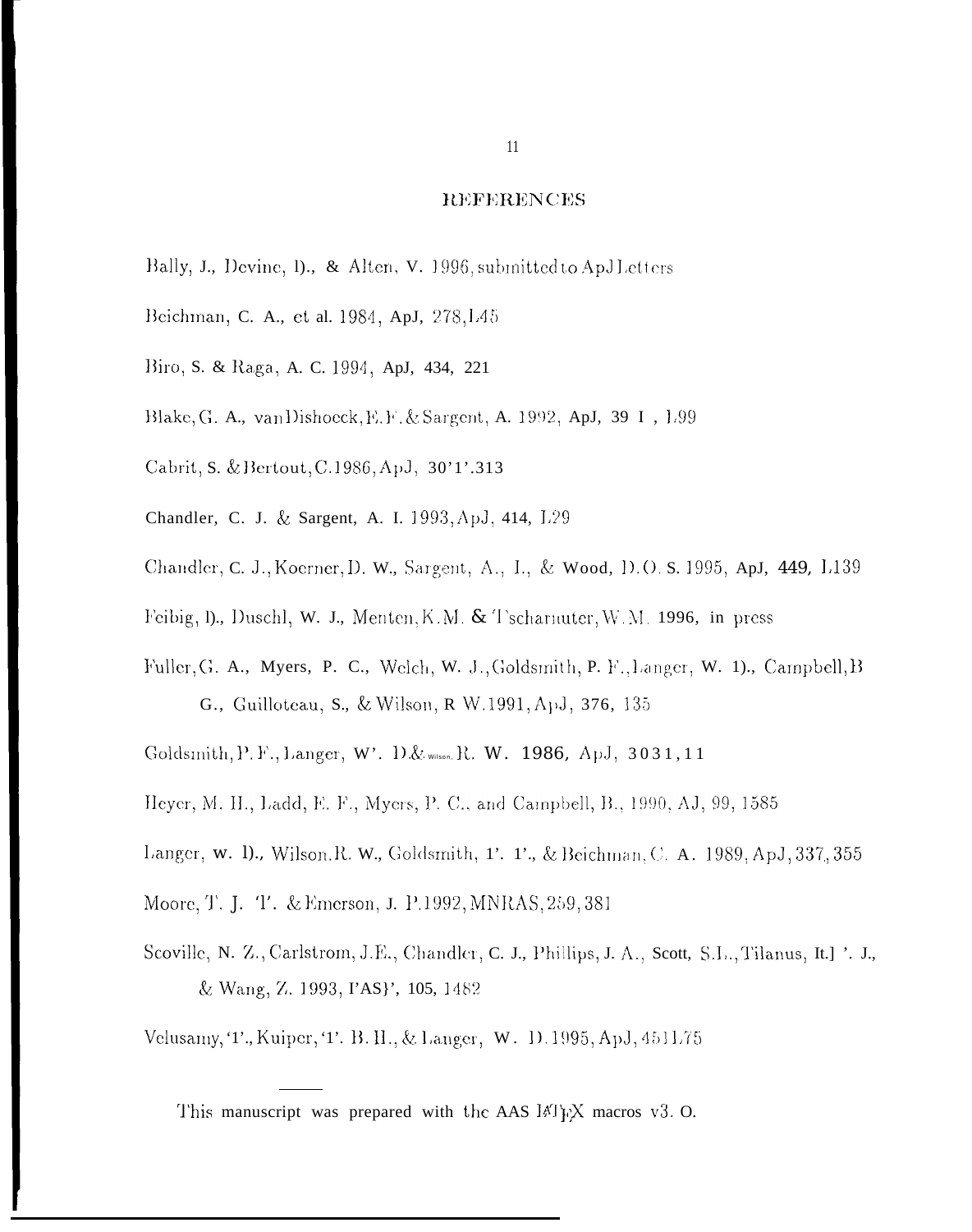| 'able 1: Gau       | an Fit to IRS1 Disk and Core Emission |                       |                                                               |                |                |
|--------------------|---------------------------------------|-----------------------|---------------------------------------------------------------|----------------|----------------|
| Transition         | Position <sup>a</sup>                 |                       | Size                                                          |                |                |
|                    | RA(1950)                              | Dec(1950)             | Major axis                                                    | Minor axis     | Position Angle |
|                    | $03^{h}44^{m}$                        | 32°42'                | $\left( \begin{array}{cc} 1 & 1 \\ 1 & 1 \end{array} \right)$ | $($ " $)$      | $\binom{0}{0}$ |
| $2.6 \text{ mm}$   | $32^{\rm s}.00 \pm 0.03$              | $30".0 \pm 0.2$       | 3.5:10.4                                                      | $2.2 \pm 0.4$  | 146320         |
| $C^{18}O(1-0)^b$   | $31^{\circ}.92 \pm 0.02$              | $31$ ". " $(\pm 0.2)$ | 10.1 $\pm$ 0.4                                                | $3.0 \pm 0.3$  | $151 + 4$      |
| ${}^{13}CO(1-0)^c$ | $31^{\circ}.94 \pm 0.03$              | $29''.5 \pm 0.3$      | $12.2 \pm 0.5$                                                | $2.8 \pm 0.3$  | $5 \pm 4$      |
| $HCO^{+}(1-0)^{d}$ | $32^s.02 \pm 0.04$                    | $31''.5 \pm 0.3$      | $17.9 \pm 1.0$                                                | $12.9 \pm 0.6$ | 5:1148         |
| $2 \mu m^c$        | $31^{\circ}.80$                       | 32''.0                |                                                               |                |                |
| $25 \mu m^f$       | $31^{\circ}.90$                       | 32''.0                |                                                               |                |                |

a. Listed errors are derived from the gaussian fit

b. Possibly confused by an extended envelope

c Possibly confused by an extended envelope and the outflow

d Possibly confused by an extended envelope and the core emission

e Fuller et al. 1991

f. Beichman et al. 1984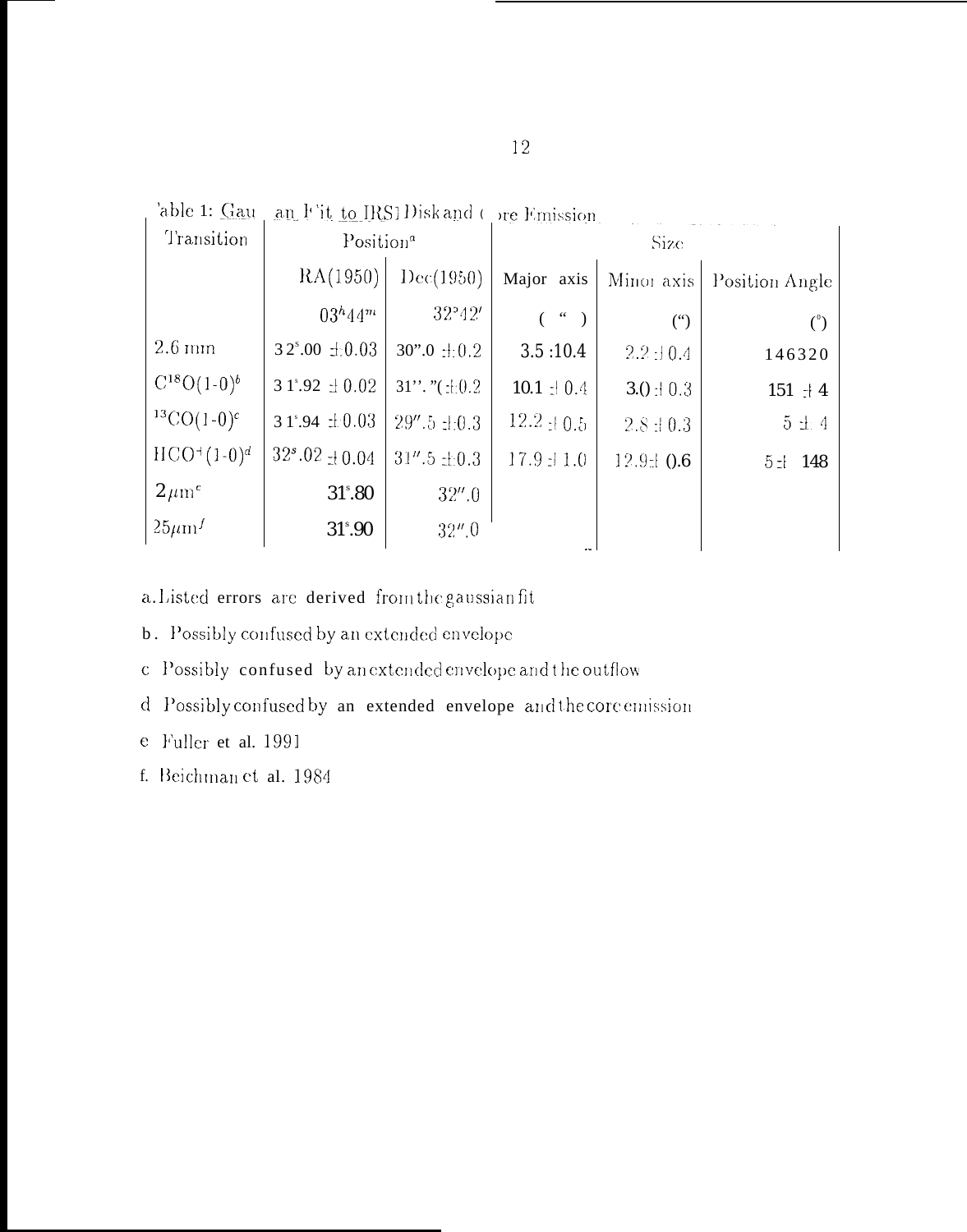# Fig.  $1$

 $\mathsf I$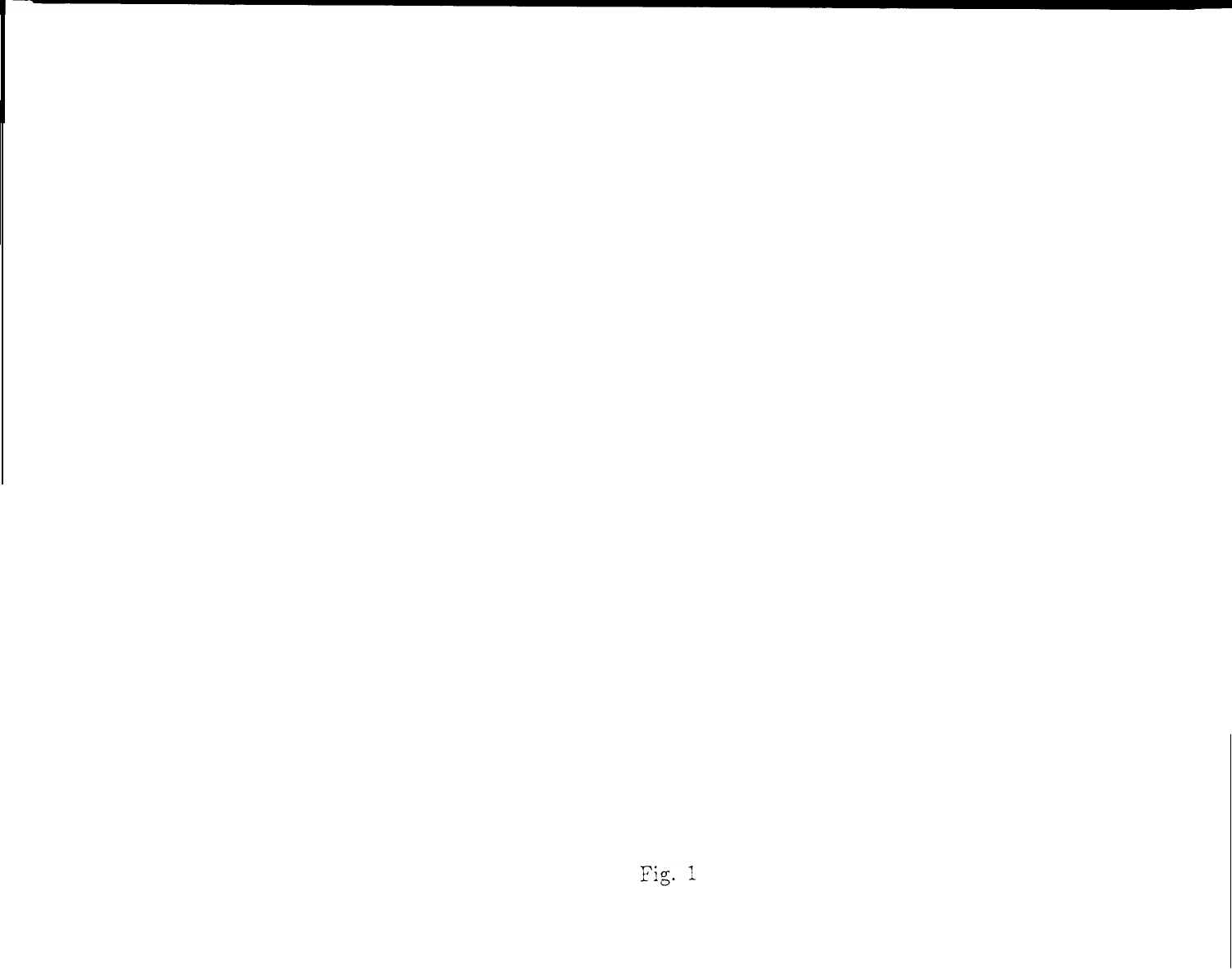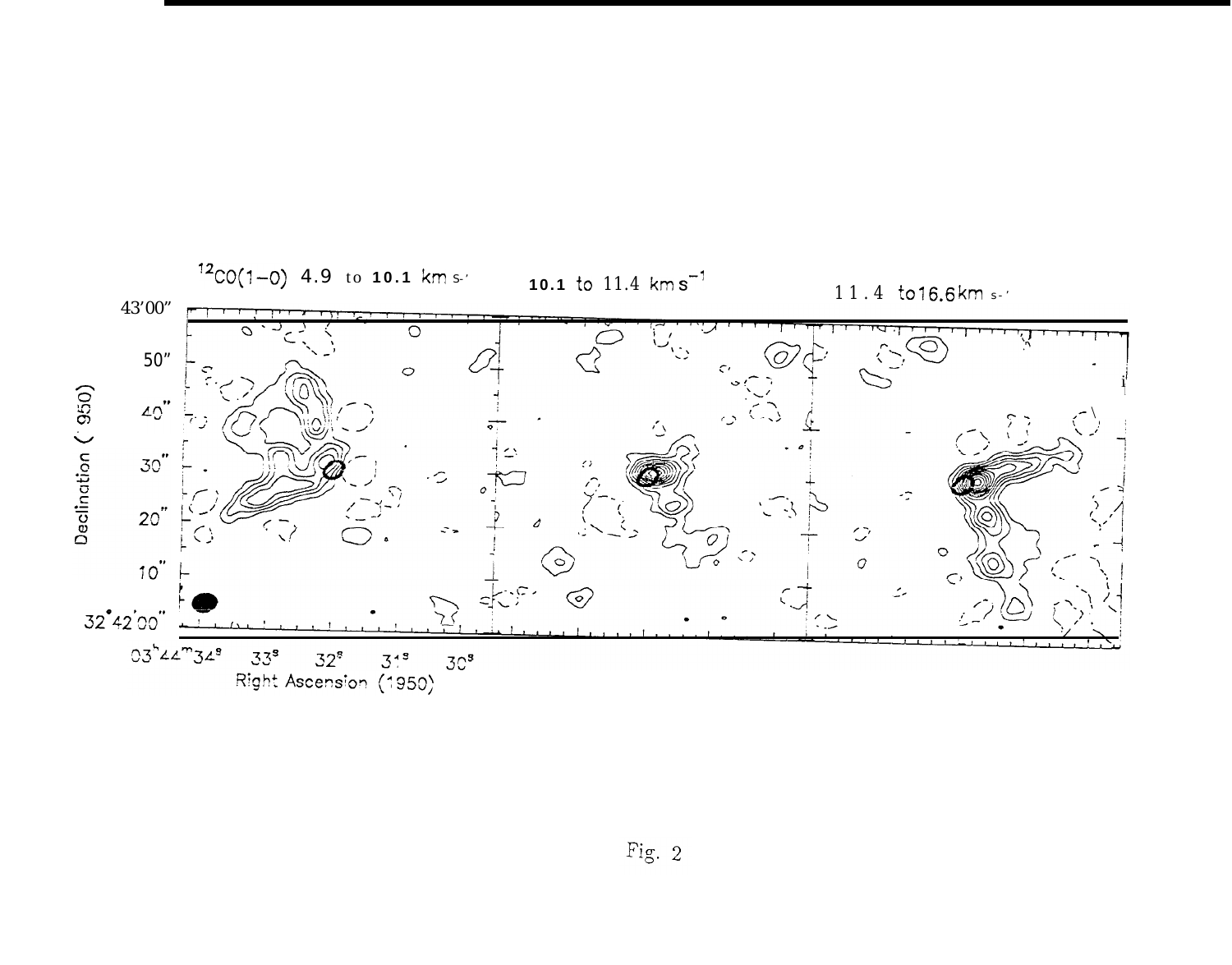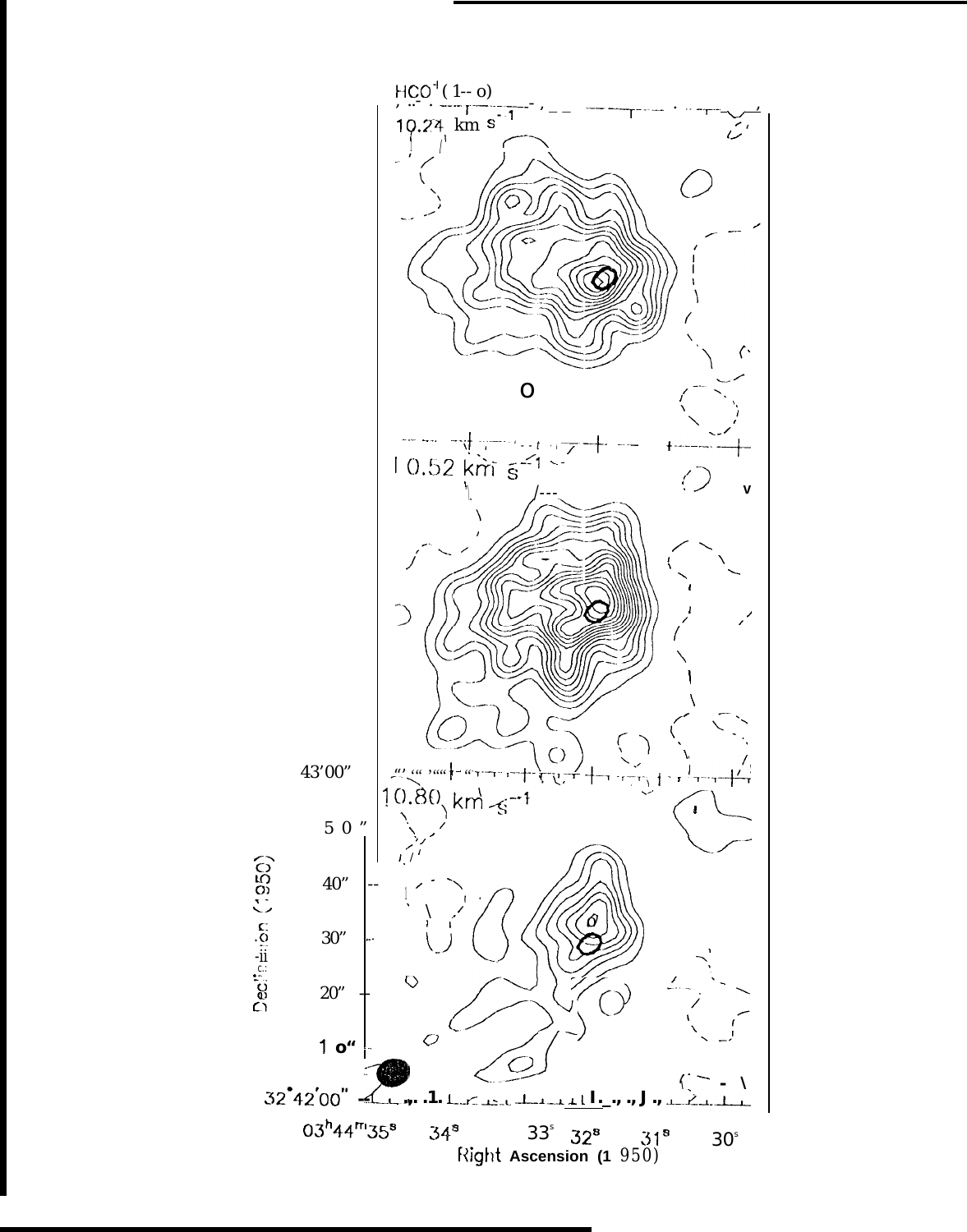

Fig. 4